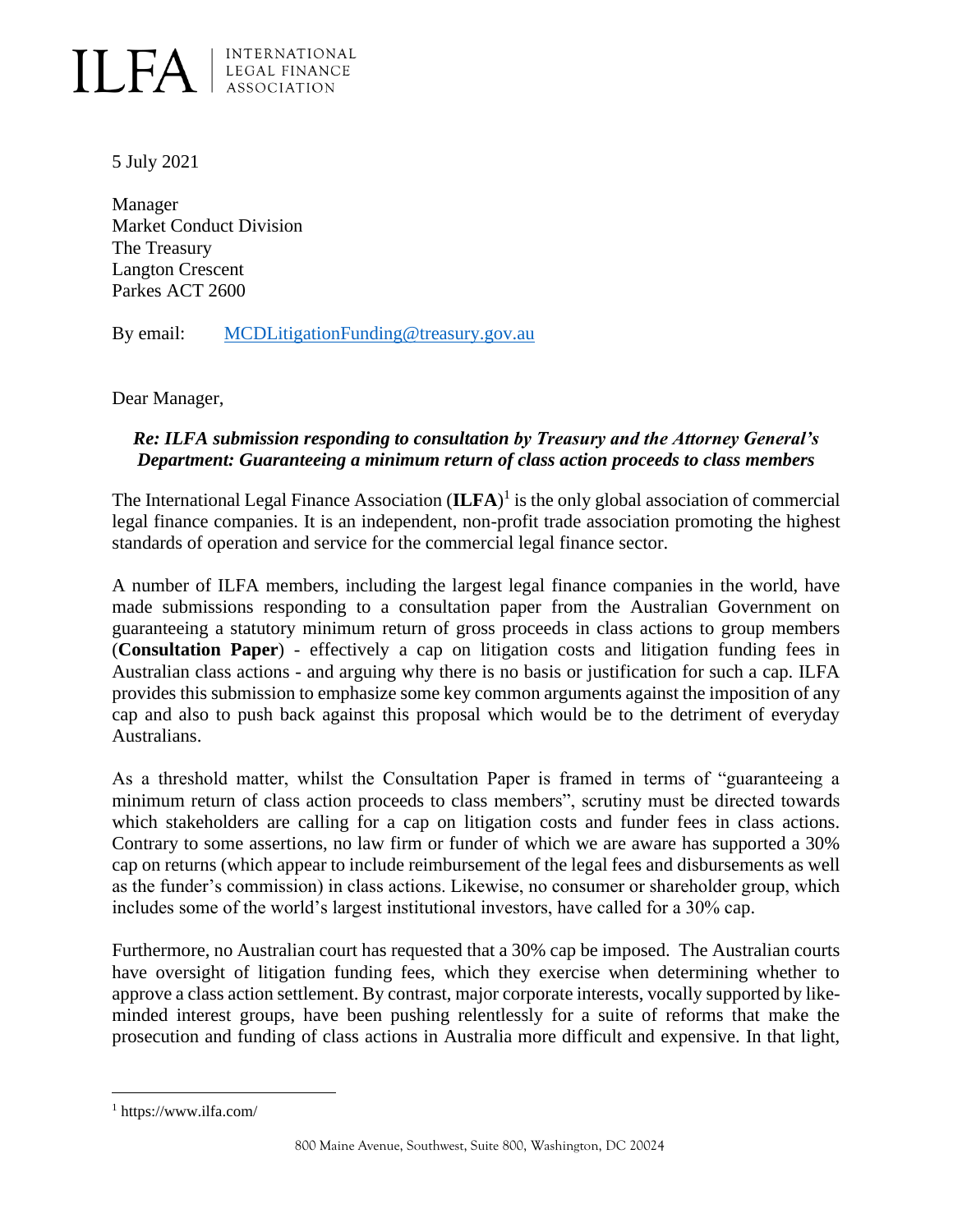

one must seriously question whether this proposal—driven as it is by lobbying interests – is really in the best interests of Australians.

Further skepticism of the proposed cap is warranted given that absolutely no data or analysis has been provided to show why a 30% cap should be imposed on law firms and funders in Australian class actions as representing a fair and proportionate return for the assumed risks. Likewise, no case law has been cited to justify why a 30% cap is warranted. Rather, references to "windfall profits" and a purported "feeding frenzy" absent any empirical data demonstrating that there is a problem that requires such heavy-handed intervention seems to have formed the basis of the proposals. Recent studies by Australian law firms, Allens and King & Wood Mallesons, both found that, although there was a small increase in class actions filed in the past year, the proportion of class actions funded by litigation funders is actually in substantial decline.<sup>2</sup>

It is worth noting that the proposed cap is the most recent of many class action reforms where attempts have been made during a global pandemic to make changes absent any consultation or analysis. In 2020, funder licensing and managed investment scheme regulation were imposed on funders prior to any consultation with stakeholders (or ASIC). In recent days, the Senate Economics Reference Committee released a report denouncing attempts to permanently weaken Australian continuous disclosure laws. The Committee found that no cogent or evidence-based reasons were provided for these reforms; there was a complete failure to identify even one example of an "opportunistic class action" being brought by a funder and no effort to define what that moniker means; there was no evidence to support claims that D&O policy costs will be reduced at all by these reforms; and there was no analysis of the impact such reforms would have on Australians. The Committee concluded that "numerous claims [that] have not withstood even the slightest degree of scrutiny" and "[i]nstead of broad consultation and sober analysis, the government opted for a process that was, from a public policy perspective, indefensible." This pattern of trying to force through baseless class action reforms without consultation, during a global pandemic to appease lobbying interests at the expense of Australians must end.

This proposed cap is arbitrary. It is clear that, in accordance with the Australian Government's own internal processes, a thorough cost-benefit analysis of the impacts on all relevant stakeholders should be undertaken before any cap is considered.

What is also clear is that no consideration has been afforded in the Consultation Paper to the significant costs and risks that funders assume, including funder exposure to adverse cost orders and cases that lose or settle for an amount less than the amount of legal fees expended on a class action. Funders' internal costs, which are not passed on to group members, have also not been taken into account.

When those costs and risks are properly considered, it is evident that funders provide non-recourse funding from the outset of a class action with a potential risk of losing 165 - 200 % of their investment whilst group members assume no downside risk. The nature of that risk makes this type of finance very different from other types of investments that various parties opposing class

<sup>2</sup> Allens, *Class Action Risk 2021,* March 2021 and King & Wood Mallesons, *Winter is coming: Class action battles surge to new record,* 24 May 2021*.*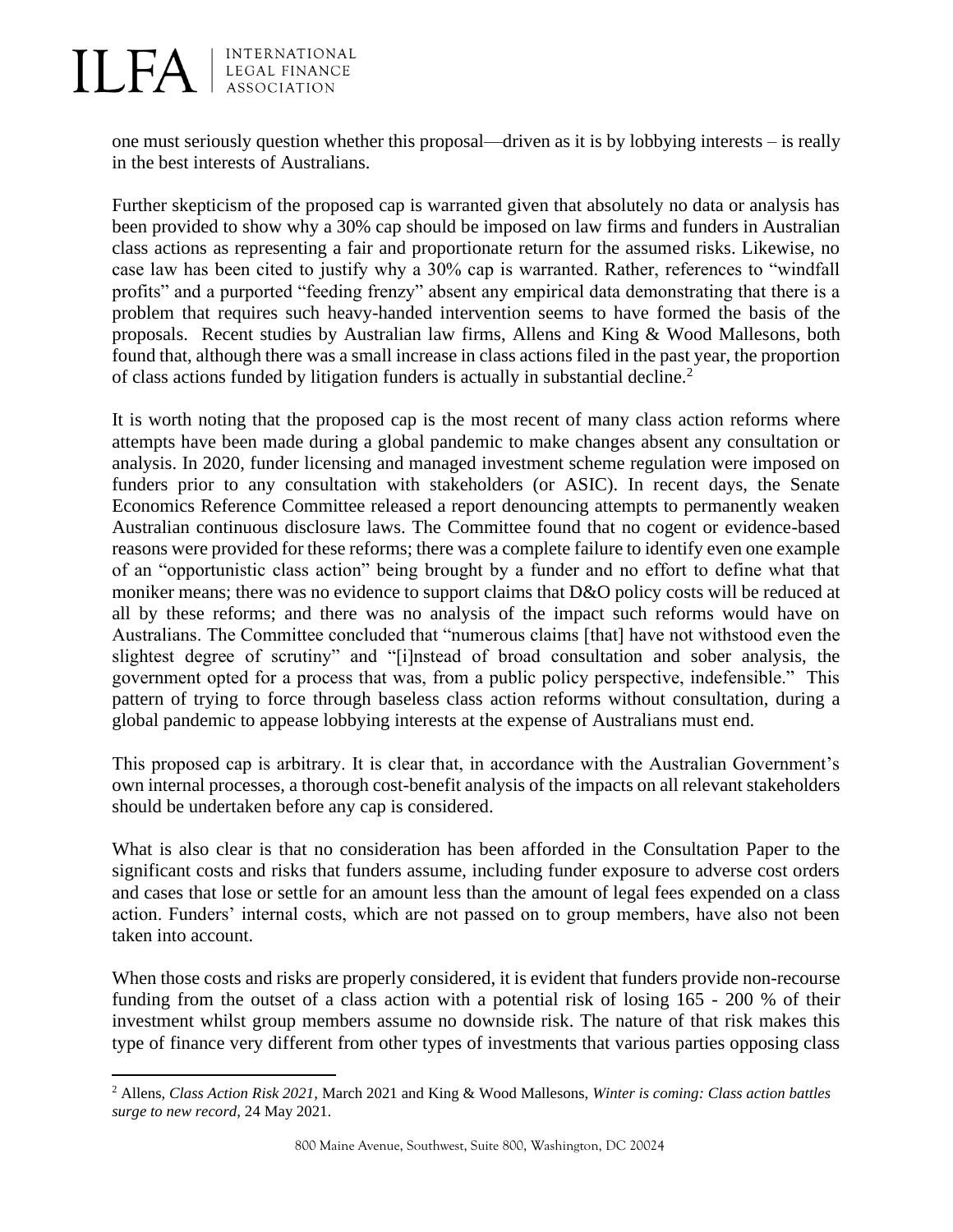**ILFA** EGAL FINANCE

actions in the recent Australian parliamentary committee inquiry tried to use in an attempt to draw analogies and conclusions about what profits are, and are not, reasonable in this sector.

There has also been no consideration of the barriers and cost that flow from new funder regulations that were imposed in mid-2020. According to a recent article in Law.com International:

*"The Australian Securities and Investments Commission, which issues the licenses, told Law.com International that litigation funding licenses have so far been issued to six entities—only a fraction of the 25 litigation funders active in Australia identified in a government-commissioned inquiry into class actions and litigation funding in December 2018*."<sup>3</sup>

Furthermore, a separate unintended consequence that appears to have not been considered in the Consultation Paper is its differential treatment of law firms and funders. In a complete reversal of the approach taken by the Australian Law Reform Commission (ALRC), the recent regulation of the funding of class actions has focused entirely on funders notwithstanding that law firms can run class actions on a "no win no fee" basis as well as on a contingency fee basis for class actions filed in Victoria (following the Victorian legislative reform that came into effect in July 2020).

To date, no justification has been provided as to why funders are subject to one set of rules regarding licensing, funder reporting and disclosures, whilst those rules do not apply to law firms funding the class actions that they run or fund.

Whilst the proposed 30% cap has been painted as simply an initiative to further regulate funders and limit any profits they can achieve in successful cases, this proposal seems to be an attempt to dry up funding for Australian class actions and place strong downward pressure on the settlements that group members will receive in Australian class actions. Those pushing for these baseless reforms are well-aware that a cap will reduce the number of Australian class actions and the amounts that defendants need to pay to settle such class actions. Indeed, a number of ILFA's members have drawn attention to the fact that many class actions will become uneconomic to fund in the event of the imposition of a 30% cap.

In March 2021, PwC published a report that analyzed the impact of imposing a statutory minimum return to group members using historic publicly available class action outcomes.<sup>4</sup> PwC found that a statutory minimum return of 70% to group members (that is, a 30% cap on fees) would mean 36% of cases would not have proceeded as the 30% cap would not have covered the litigation costs alone and the funder would have received no commission) and a further 55% of cases would have been impacted as the funder's commission would have been reduced.

<sup>3</sup> *Only a Handful of Litigation Funders Obtain Licenses Under New Australia Law*, Law.com International, 8 June 2021.

<sup>4</sup> PwC, *Models for the regulation of returns to litigation funders*, 16 March 2021. Omni Bridgeway commissioned the report to analyze the impact of imposing a statutory minimum return to group members.